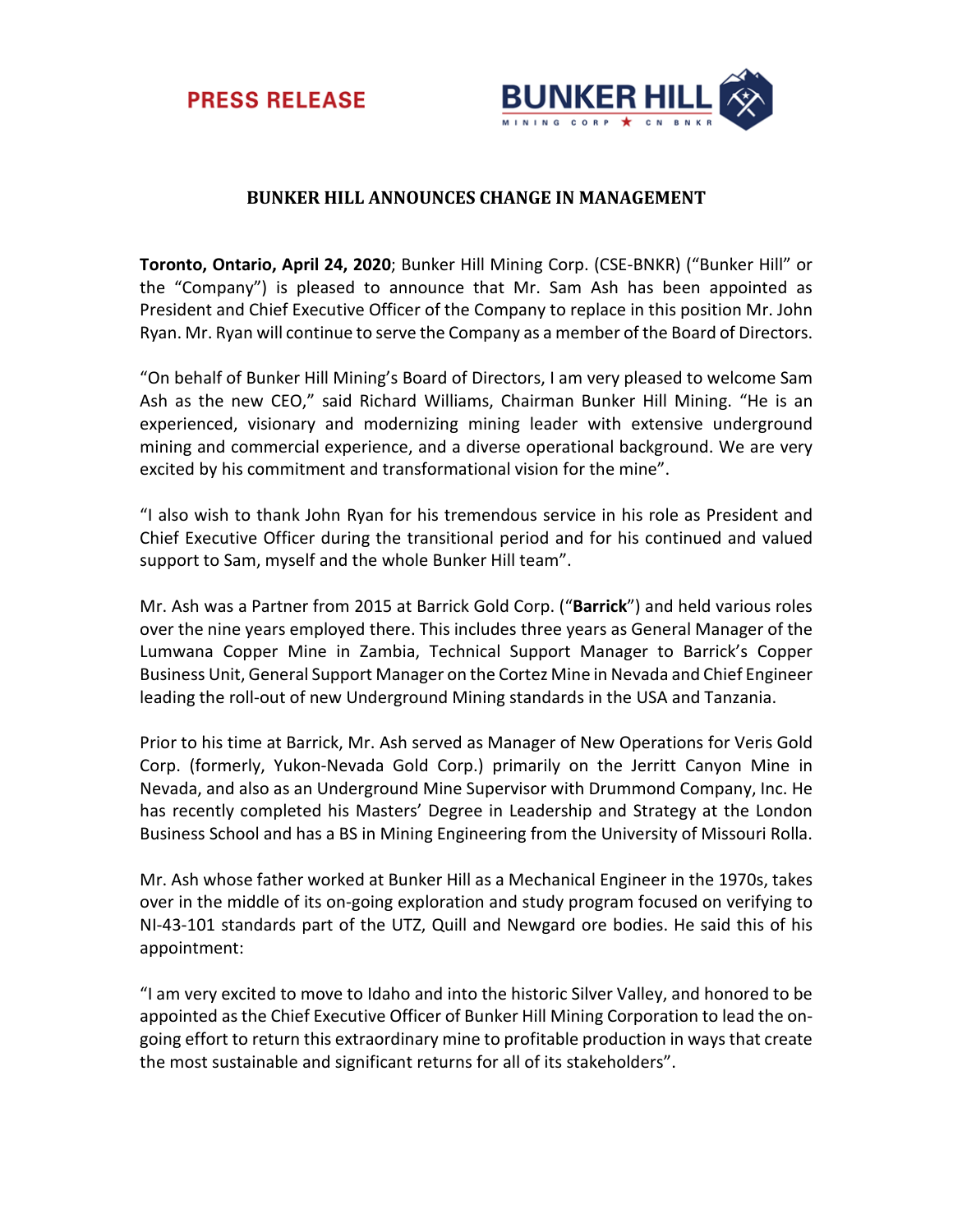## **PRESS RELEASE**



## **About Bunker Hill Mining Corp.**

Bunker Hill Mining Corp has the exclusive option to acquire 100% of the marketable assets of the Bunker Hill Mine. Information about the Company is available on its website, www.bunkerhillmining.com, or within the SEDAR and EDGAR databases.

For additional information contact:

Sam Ash, President and Chief Executive Officer +1 313 290 8653 [sa@bunkerhillmining.com](mailto:sa@bunkerhillmining.com)

## **Cautionary Statement**

*No stock exchange or securities administrator accepts responsibility for the adequacy or accuracy of this news release.*

*Certain statements in this news release are forward-looking and involve a number of risks and uncertainties. Such forward-looking statements are within the meaning of that term in Section 27A of the Securities Act of 1933, as amended, and Section 21E of the Securities Exchange Act of 1934, as amended, as well as within the meaning of the phrase 'forward-looking information' in the Canadian Securities Administrators' National Instrument 51-102 – Continuous Disclosure Obligations. Forward-looking statements are not comprised of historical facts. Forward-looking statements include estimates and statements that describe the Company's future plans, objectives or goals, including words to the effect that the Company or management expects a stated condition or result to occur. Forward-looking statements may be identified by such terms as "believes", "anticipates", "expects", "estimates", "may", "could", "would", "will", or "plan". Since forwardlooking statements are based on assumptions and address future events and conditions, by their very nature they involve inherent risks and uncertainties. Although these statements are based on information currently available to the Company, the Company provides no assurance that actual results will meet management's expectations. Risks, uncertainties and other factors involved with forward-looking information could cause actual events, results, performance, prospects and opportunities to differ materially from those expressed or implied by such forward-looking information. Forward looking information in this news release includes, but is not limited to, the Company's intentions regarding its objectives, goals or future plans and statements. Factors that could cause actual results to differ materially from such forward-looking information include, but are not limited to, the ability to predict and counteract the effects of COVID-19 on the business of the Company, including but not limited to: the effects of COVID-19 on the price of commodities, capital market, restriction on labour and international travel and, supply chain failure to identify mineral resources, failure to convert estimated mineral resources to reserves, the inability to complete a feasibility study which recommends a production decision, the preliminary nature of metallurgical test results, delays in obtaining or failures to obtain required governmental, environmental or other project approvals, political risks, changes in equity markets, uncertainties relating to the availability and costs of financing needed in the future, the inability of the Company to budget and manage its liquidity in light of the failure to obtain additional financing, including the ability of the Company to complete the payments pursuant to the terms of the agreement to acquire the Bunker Hill Mine Complex, inflation, changes in exchange rates, fluctuations in commodity prices, delays in the development of projects, capital, operating and reclamation costs varying significantly from estimates and the other risks involved in the mineral exploration and development industry, and those risks set out in the Company's public documents filed on SEDAR. Although the Company believes that the assumptions and factors used in preparing the forward-looking information in this news release are reasonable, undue reliance should not be placed on such information, which only applies as of*  the date of this news release, and no assurance can be given that such events will occur in the disclosed time *frames or at all. The Company disclaims any intention or obligation to update or revise any forward-looking*